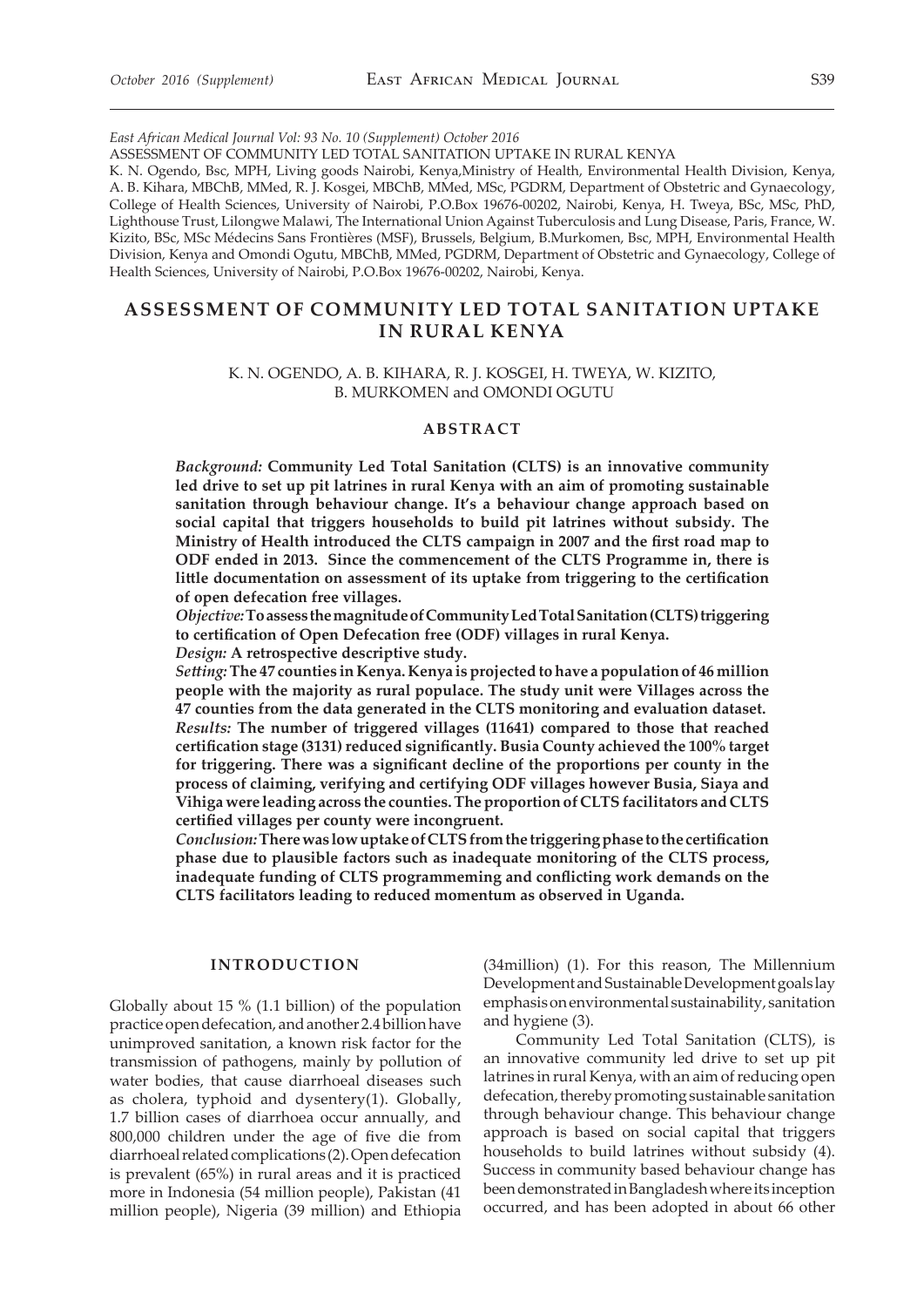# countries (5). The roll out of this Programme is usually cascaded in a sequential process in order to achieve open defecation free (ODF) villages. It involves firstly the training of CLTS facilitators who in turn train communities to own their health issues through community dialogue. The unit of implementation is usually a village where the facilitator triggers shame and disgust, by taking transects walks with the villagers in the community. The facilitation team dramatically links feacal contamination of water to diarrhoea diseases through simple simulations that includes feacal weight calculation per household Vis a Vis money spent on treating diarrhoea diseases by the community. The mental paradigm shift leads to putting up pit latrines by the villagers where ODF claims are made by the community as the next milestone, and thirdly verification of of pit latrine set

up in the village by the area Pubic Health Officer. The process ends with certification by stakeholders and ultimately the village is declared ODF. Poor sanitation is strongly correlated to a countries economic status. Studies on open defecation prevalence focus on indices that highlight the financial status of countries with regards to Ethekwini Declaration of 2008 denoting 0.5 %of GDP (1, 5).

The Ministry of Health introduced the CLTS campaign in 2007 and the first road map to ODF ended in 2013. Since the commencement of the CLTS programme in Kenya, there is little documentation on assessment of its uptake from triggering to the certification of open defecation free villages. This operational research study describes an assessment of Community Led Total Sanitation (CLTS) triggering to certification of Open Defecation free (ODF) villages in rural Kenya in 2014. Specifically, this study describes the proportion of villages that are CLTS triggered, claimed to be ODF, verified and certified as ODF villages. Finally, it compares the proportions of CLTS facilitators Vis a Vis certified villages.

## **MATERIALS AND METHODS**

*Study Design*: This was a descriptive ecological study that utilised routinely collected CLTS County pooled data in 2014.

*Setting:* The study was done in Kenya a country made up of 47 semi-autonomous counties and located on the eastern part of Africa. Kenya has a population of 46 million people as projected with the majority residing in the rural areas

*Data Management and Analysis*:The outcome variables were proportions of villages triggered, claimed, verified and certified by county. Data were abstracted into an Excel database from the CLTS data sets obtained from all the 47 Counties in Kenya.

Pooled county data were presented in proportions, and the proportions of certified ODFs per county were compared with the number of human resource, collaborative partnerships and budget allocated for CLTS.

*Ethics Approval:* Ethics approval was granted by the Institutional Research Ethics Committee (IREC) of Moi University/ Moi Teaching and Referral Hospital, Eldoret, Kenya and the Ethics Review Board of Médecins sans Frontières, Geneva, Switzerland, on behalf of SORT IT. Permission was obtained from the Ministry of Health, Kenya. Since this was an ecological study, consent was not necessary.

## **RESULTS**

Pooled results from all the 47 Counties are presented. Figure 1, describes the triggering to certification process. Of the 62,195 villages in the 47 Counties, 19% were triggered, 10% were claimed ODF, 8% were verified ODF and only 5% were certificated ODF.

Only, one County (Busia) achieved the 100% target for CLTS triggering in 2014, while some Counties did not get any triggering (Figure 2).

Across all counties, there is a significant decline in the number of certified villages compared to claimed and verified villages (Figure 3).



**Figure 2**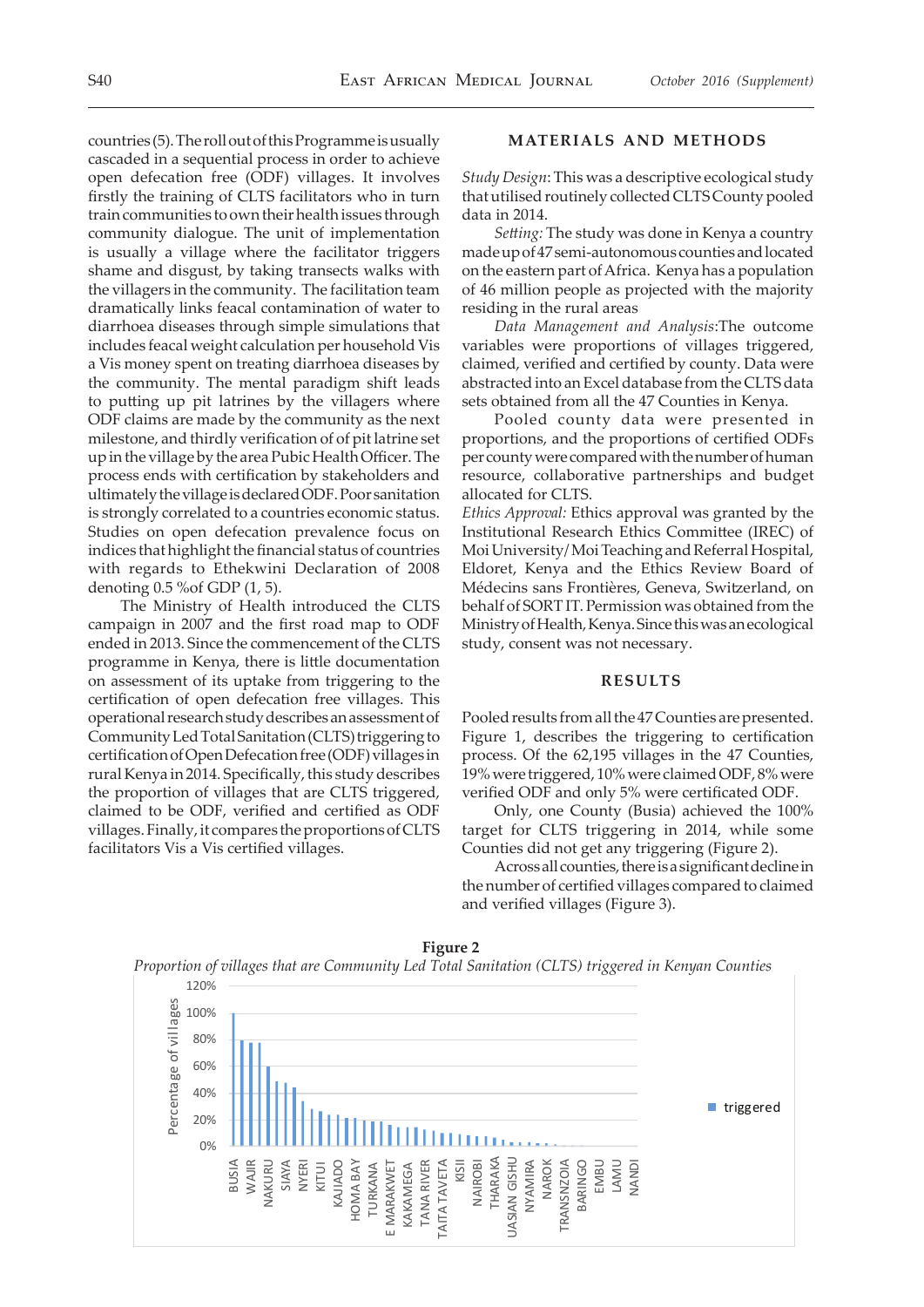## **Figure 3**





There was no relationship noted between trained CLTS facilitators and certified villages (Figure 4).

**Figure 4**

*Proportions of trained Community Led Total Sanitation (CLTS) facilitators and CLTS certified villages in Kenyan Counties*